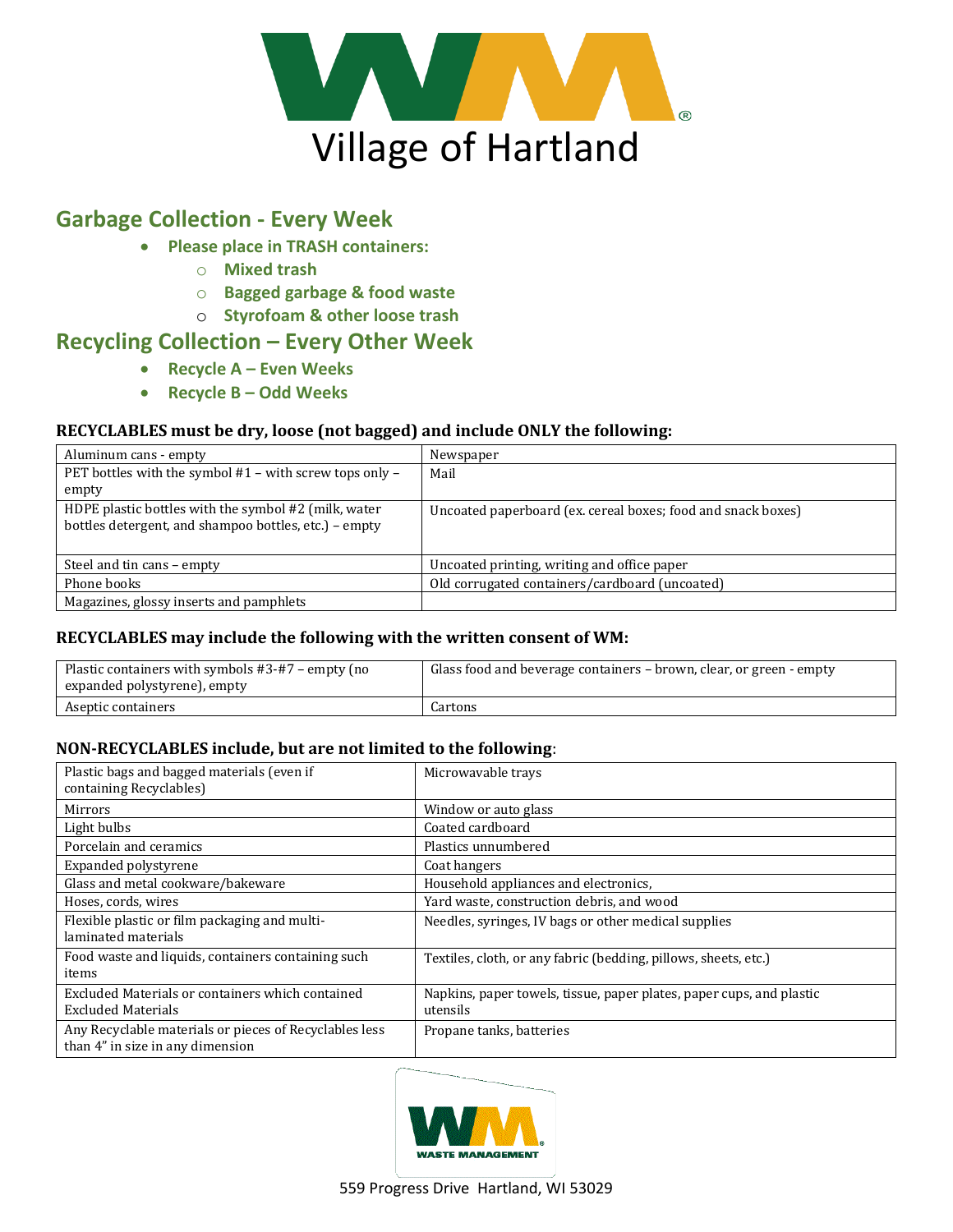

# **Weekly Bulk Collection**

**Items must be manageable by one person, not exceed 50 lbs. If bulk items exceed the size/weight limits, or are appliances (refrigerators, stoves, washer/dryers, etc.), residents must contact Customer Care to schedule pick-up at 888-960-0008. Charges may be applicable on large items.**

#### **LARGE/BULK ITEM PICKUP**

#### **ACCEPTABLE BULK ITEMS INCLUDE:**

- Furniture such as couches, tables, chairs, beds, mattresses, and metal furniture
- Baby/child car seats
- Bags of Garbage/Trash Up to three (3), 32-gallon size bags
- Basketball goal Remove concrete base & cut to 6 ft. or less; concrete will not be collected; take to construction demolition landfill or full-service recycling center.
- Bathtubs 50 lbs or less; 8 ft. or less; if larger than 8 ft., must cut in half. **(No cast iron tubs)**
- Bed frames Dismantle.
- Beds (metal) Dismantle
- Bikes
- Box springs
- Carpet Roll & cut no longer than 4 ft.; no more than 50 lbs.
- Carts (metal) No grocery carts.
- **Couches**
- China cabinet hutches Empty; tape the glass.
- **Chairs**
- Chests Empty.
- Desks Empty.
- Doors Tape glass, if applicable.
- Dressers Empty.
- Entertainment centers Empty; tape glass, if applicable.
- Fireplace inserts Remove bricks; no bricks collected.
- Floor coverings Includes carpet & padding installed by homeowners only; roll carpet & padding; 4 ft. or less; no more than 60 lbs.
- Garbage cans Tag with a note indicating to take the can.
- Glass doors, windows, table inserts Using tape, make an X over the glass and place it at curbside
- Grills Remove propane tanks; 50 lbs or less; no commercial grills.
- Gutters 4 ft. or less.
- **Loveseat**
- **Mattresses**
- Patio furniture
- Pool Covers Folded; only folded cover 50 lbs or less will be collected.
- Toilets Clean & empty.
- Toys (large)